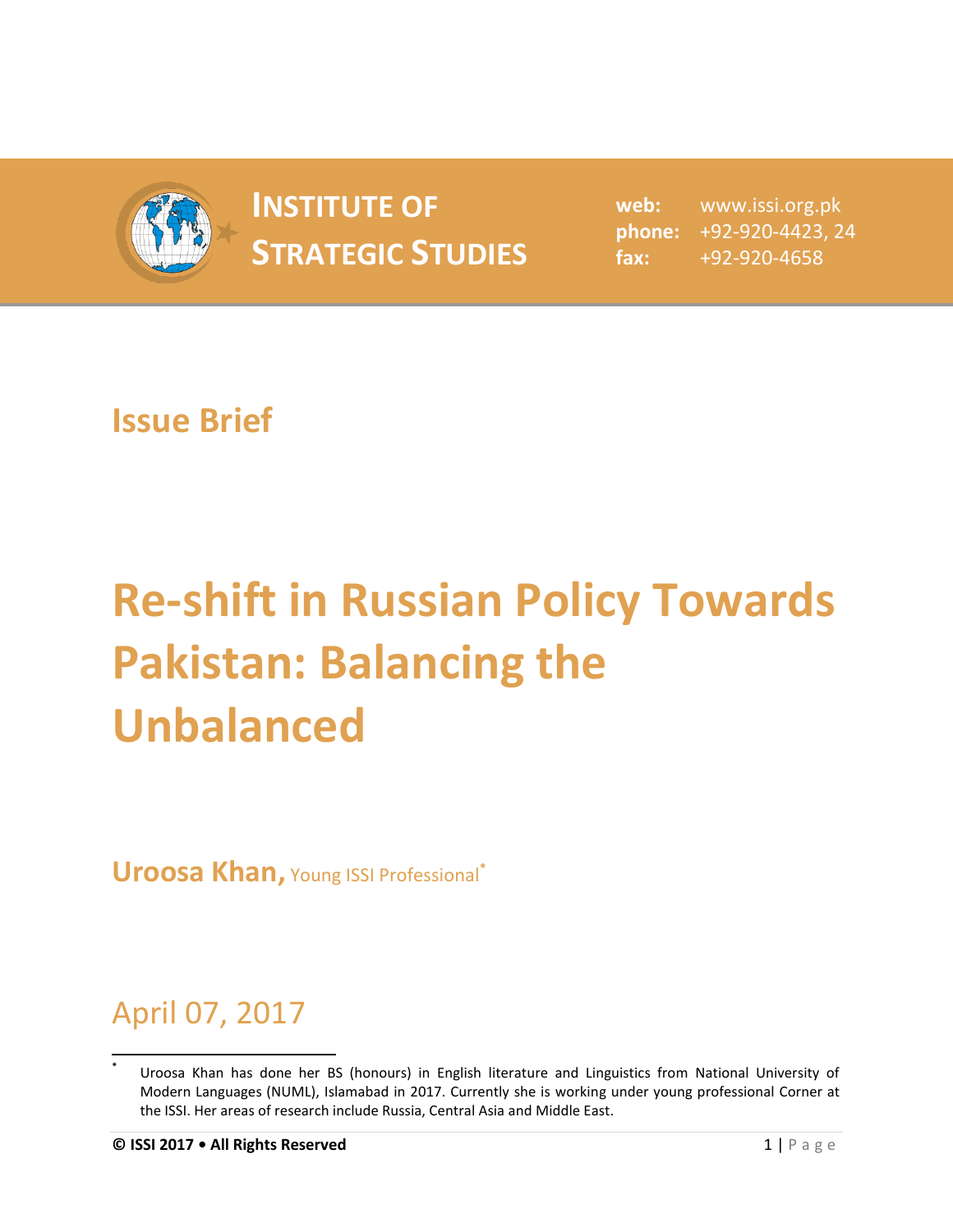**The cold war grievances of Russia and Pakistan have come to a halt and both the countries are actively strengthening their economic, military and diplomatic ties. The revival of this cooperation began in 2014 when Moscow lifted its arms embargo against Islamabad, which was followed by a series of meetings and signature of a military pact as well. Russia has also been supporting Pakistan diplomatically. As part of bolstering bilateral ties, Islamabad and Moscow are also cooperating in the energy and agriculture sectors. Along with the growing warmth towards Pakistan, it can also be noticed that Russia is also keen on developing its bilateral relations with Pakistan.**

On July 10, 2015, Prime Nawaz Sharif in a meeting with Russian President Vladimir Putin on the sidelines of the SCO Summit said that "We want a multi-dimensional relationship with Russia in the fields of trade, defense, energy, infrastructure, culture and other spheres."<sup>1</sup>



On November 20, 2014 Russian Defense Minister Sergey Shogyu signed an agreement on military cooperation with Pakistan for which Russia has shown a positive response.<sup>2</sup> Thus, the very first joint Russian-Pakistani tactical exercises"Druzhba-2016" were held in Cherat, Pakistan in October 2016. $3$ Another joint drill between the two countries is expected this year. $4$  Apart from this, in 2016,

 $\overline{a}$ 

<sup>1</sup> https://www.dawn.com/news/1193608

<sup>2</sup> n.rbth.com/blogs/south\_asian\_outlook/2017/01/16/where-does-pakistan-fit-in-russias-south-asiastrategy\_681726

<sup>3</sup> https://www.rt.com/news/360873-russia-pakistan-military-drills/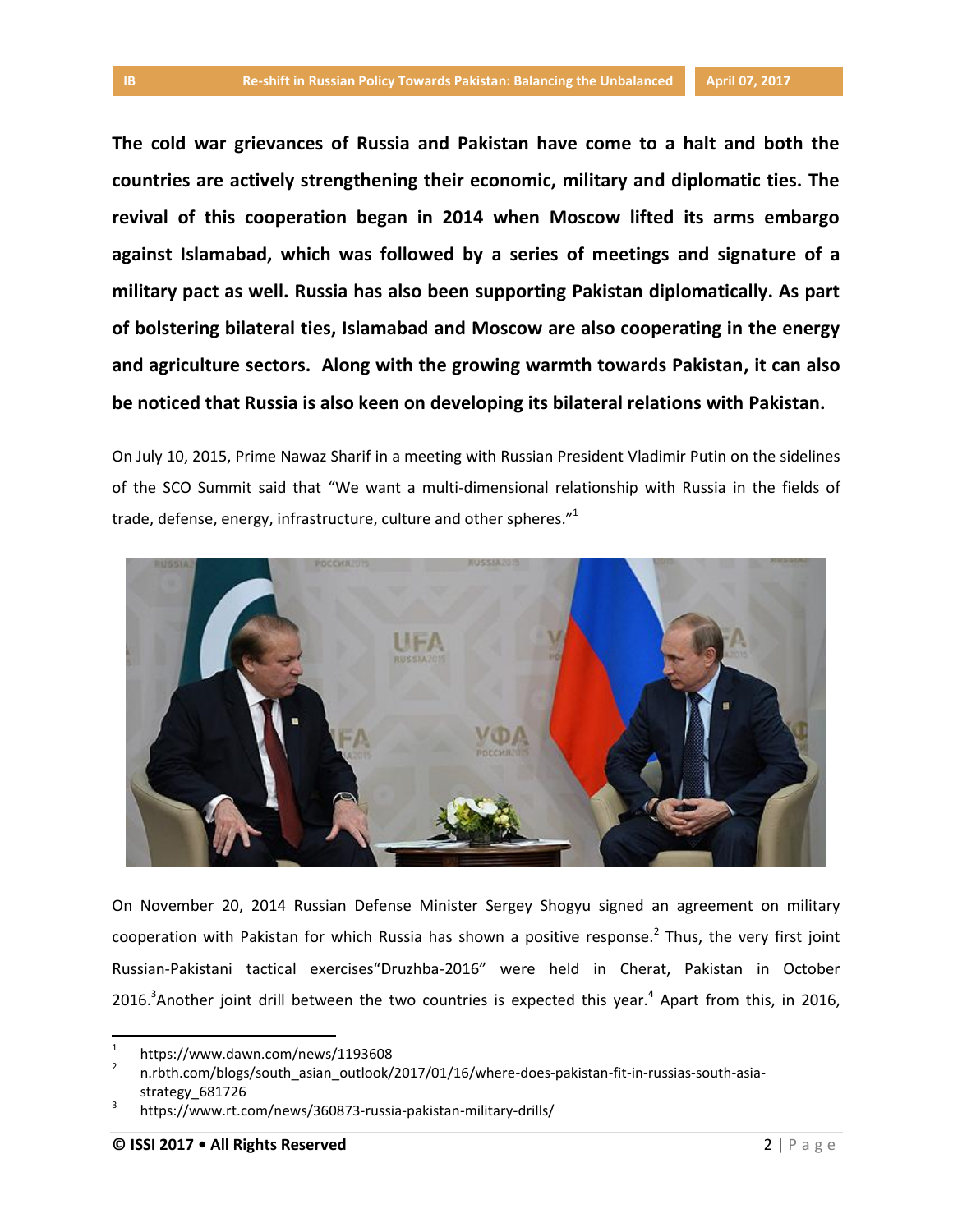Pakistan also ordered an initial series of Mi-35 Hind E helicopters from Russia and various other reports suggested that Pakistan is also engaged with Russia in talks for the purchase of Su 35 combat aircraft, Su-37 fighter jets and even the air defense systems.<sup>5</sup> This selling and buying of advanced military equipment and the joint military drills of Russo-Pak soldiers point to a prominent shift in Russian policy towards Pakistan.

After a decade of strained relations, Pakistan and Russia are now cautiously trying to improve their interaction. With great caution, Russia and Pakistan are also engaging in energy/infrastructure projects like North-South gas pipeline and CASA1000. North-South Gas Pipeline, a 2 billion dollar project, was signed on October 16, 2015 by Pakistan petroleum minister Shahid Khaqan Abbasi and Russia's energy minister Mr. Alexander V. Novak.<sup>6</sup> This gas pipeline will help to transport gas from Karachi in Southern Sindh to Lahore in the central Punjab province. It will also help to alleviate shortages in the northern parts of country. North-South gas pipeline will also have an additional capacity of transporting LNG from Karachi which Pakistan currently, has to import from Qatar to meet shortages. This project will also generate orders for Russian industrial enterprises and will also open up a new market for Russian companies in Pakistan. Pakistan has also invited Russia to join CASA-1000<sup>7</sup> for the transmission of thermal energy, to which the Russian government has agreed upon. Moreover, both the countries are also conferring on the 600Mw gas-fired power plant in Jamshoro<sup>8</sup> to be built with Russian investment. Cooperation under these projects will further enhance Russia-Pakistan relationship

Along with these, military cooperation between the two countries is the most significant partnership seen in the recent past. Pakistan defense enterprises are also expected to participate in the Army 2017 military expo in Russia.<sup>9</sup>

Alarmed by these turn of events, on October 7, 2016 India's ambassador to Russia Pankaj Saran [said](https://sputniknews.com/asia/20161007/1046094889/india-pakistan-russia-military-coopearation.html) that, "We have conveyed our views to the Russian side that military cooperation with Pakistan, which is a state that sponsors and practices terrorism as a matter of state policy, is a wrong approach. It will only

 $\overline{a}$ 

<sup>4</sup> https://sputniknews.com/military/201610271046779685-russia-pakistan-drills/

<sup>5</sup> http://carnegie.ru/2017/01/16/where-does-pakistan-fit-in-russia-s-south-asia-strategy-pub-67696

<sup>6</sup> https://pabausa.org/791/pakistan-russia-ink-agreement-on-2-billion-north-south-gas-pipeline/

<sup>7</sup> https:/ www.dawn.com/news/1288247

<sup>8</sup> www.dawn.com/news/1288247

<sup>9</sup> https://defence.pk › ... › Pakistan Defence& Industry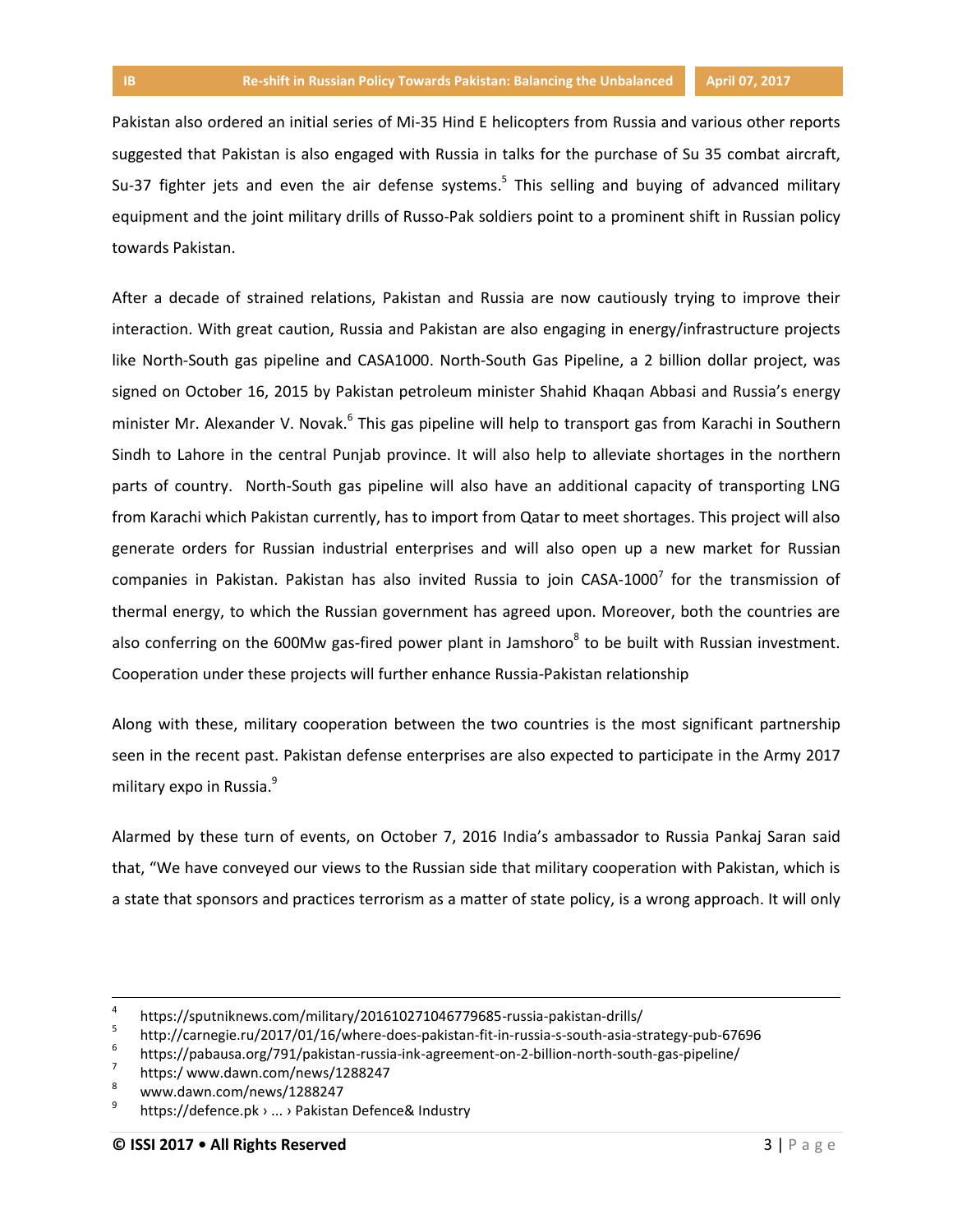create further problems."<sup>10</sup> However, Russia has remained very neutral on this issue and ignored all such statements.

Although Russian policy towards Pakistan had been ambiguous, however, the recent series of collaborations showcase a favorable tilt of deep and long-term interest of Russia towards Pakistan. Apart from military cooperation, Pakistan and Russia are also expanding bilateral cooperation on energy and infrastructure projects. Pakistan has taken the first step by offering Russia the use of Gwadar port which would help Russia to connect it to the rest of the world.<sup>11</sup> It is expected that Moscow will use this port for exports and imports. Russia has also shown interest in China-Pakistan Economic Corridor  $(CPEC).<sup>12</sup>$  Furthermore, Russia has also joined hands with Pakistan to counter terrorism. Russian Ambassador to Pakistan Alexy Y. Dedov has said that Russia will assist Pakistan in fighting terrorism by suppling military equipment. $^{13}$ 

Furthermore, the disturbing conditions in Afghanistan have also brought Russia closer to Pakistan. Russia is focusing on the peace and security of Afghanistan.<sup>14</sup>Also, Russia will host another wider regional peace conference on Afghanistan on April 14, 2017<sup>15</sup> and has invited Pakistan, Iran, India, several Central Asian States and also United States of America. Russia fears that Afghanistan might become a stronghold for the so-called "Islamic State" (IS) militant group after Iraq and Syria.<sup>16</sup> With regard to the current regional security environment, Russia has also lauded Pakistan army's military operation 'Raddul Fasad." <sup>17</sup>

This sudden interest of Russia in Afghanistan to some extent is quite surprising for various nations like US. However, the disorder in Kabul has direct effects on Russia and it leads to a surge in terrorism there as well. On the other hand, Pakistan, with the backing of China, has to play a role in peace process in Afghanistan. So, stability in Afghanistan is a common area of interest for both Pakistan and Russia.

The new emerging axis which can be witnessed is that of China, Russia and Pakistan. China is Pakistan's traditional and strongest ally - a fact Russia knows quite well. Furthermore, China has also encouraged

<sup>10</sup> http://www.russia-direct.org/opinion/deep-military-cooperation-between-russia-and-pakistan-threatensdelhi

<sup>&</sup>lt;sup>11</sup> www.ndtv.com › World

<sup>&</sup>lt;sup>12</sup> www.valuewalk.com/2016/11/uk-france-russia-join-pakistan-china-cpec/<br><sup>13</sup> unuu dayn com/nows/1302800

 $\frac{13}{14}$  www.dawn.com/news/1302890

<sup>&</sup>lt;sup>14</sup> https://www.ft.com/content/af71faae-b7bd-11e6-961e-a1acd97f622d<br><sup>15</sup> http://www.esianove.of/en/12608/

 $15$  http://www.asianews.af/en/13608/<br> $16$  http://www.dw.com/en/why.is-russ

<sup>&</sup>lt;sup>16</sup> http://www.dw.com/en/why-is-russia-so-interested-in-afghanistan-all-of-a-sudden/a-36989680<br><sup>17</sup> http://polacidiers.com/2017/02/28/wassis.comburghanistan.comus.constation.podd.ul.focood/

<sup>17</sup> http://paksoldiers.com/2017/02/28/russia-applauds-pakistan-armys-operation-radd-ul-fassad/